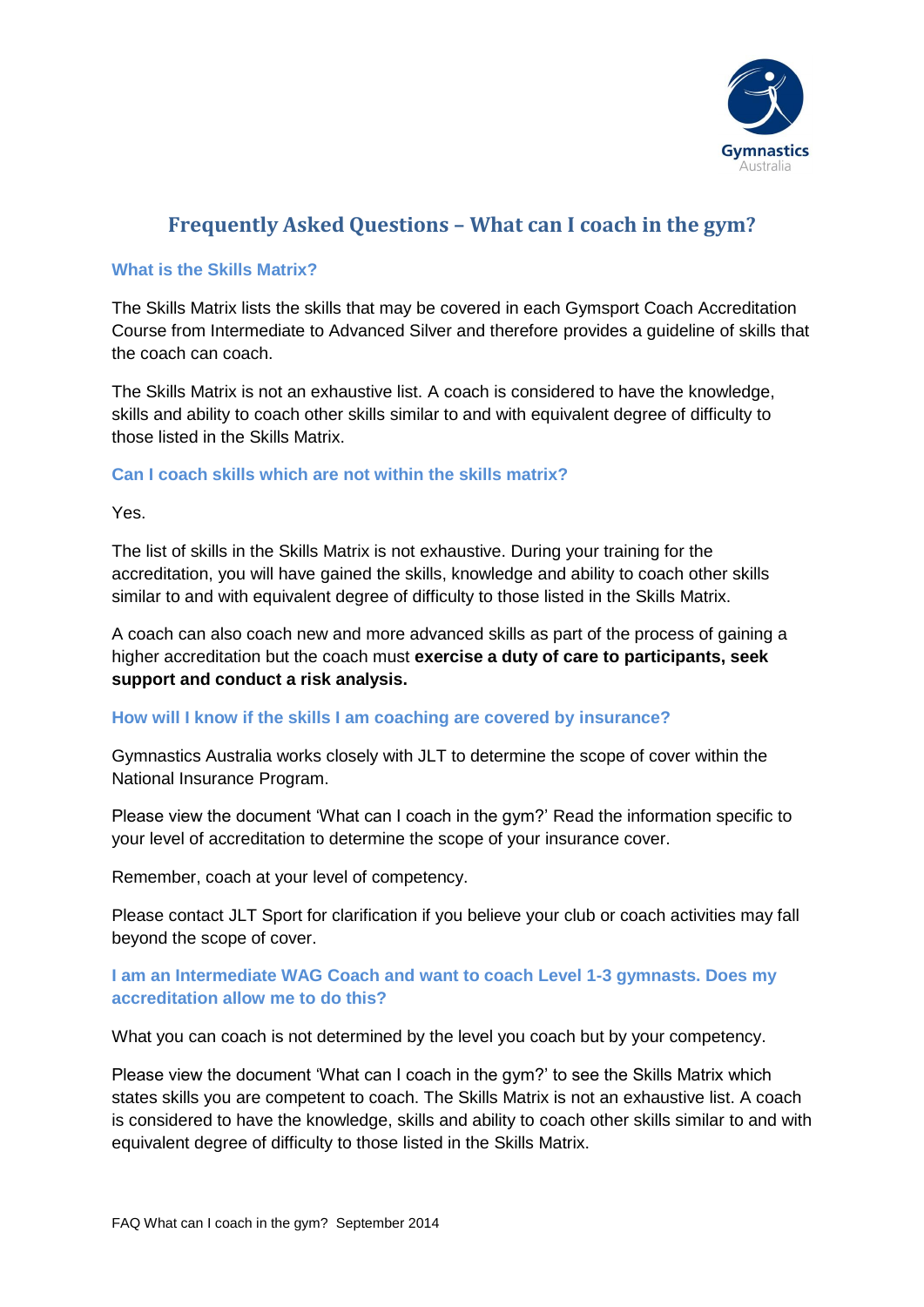

## **I have a MAG accreditation but I have also been asked to coach WAG classes. Does my MAG accreditation allow me to do this?**

You gained your MAG accreditation because you have been found to be competent in a number of different areas. Some competencies are the same across all Gymsports and some are different. For example if you are competent to coach a handstand in MAG you will be competent to coach a handstand in WAG. Before agreeing to coach the class consider your level of competence and decide if it covers you to coach the class you have been asked to coach.

## **Can a WAG coach work on children's birthday parties which involve the use of equipment such as rings, ropes, parallel bars and trampolines?**

Yes – provided the coach exercises a duty of care by ensuring the coach has the competency to supervise/coach at the party based on the activities of the participants.

A birthday party is considered a recreational activity and the assumption is that participants will be exploring the apparatus and participating in introductory level skills.

# **Are coaches who conduct classes for children not of school age required to have a KinderGym or GFA Accreditation to be covered under the GA coach insurance policy?**

A coach who coaches a class for under 5's can do so with an appropriate Gymsport accreditation. The type of Gymsport accreditation will depend on the nature and content of the course.

A coach is only required to have a KG Accreditation if the Club is a registered Kinder Gym and the coach is coaching a KinderGym class.

**As best practice, GA recommends that all classes for children under the age of 5 are conducted by a coach with a KG Accreditation.**

#### **If I coach a WAG recreational class, am I required to hold a GfA Coach Accreditation?**

No you are not. A coach can coach a WAG recreational class with a WAG accreditation. What you can coach is not determined by the level you coach but by your competency.

Please view the document 'What can I coach in the gym?' to see the Skills Matrix which states skills you are competent to coach. The Skills Matrix is not an exhaustive list. A coach is considered to have the knowledge, skills and ability to coach other skills similar to and with equivalent degree of difficulty to those listed in the Skills Matrix.

**GA does however highly recommend that a coach who regularly conducts recreation classes gains a GfA Accreditation to learn about GfA philosophies and different approaches to engaging participants in recreation classes.**